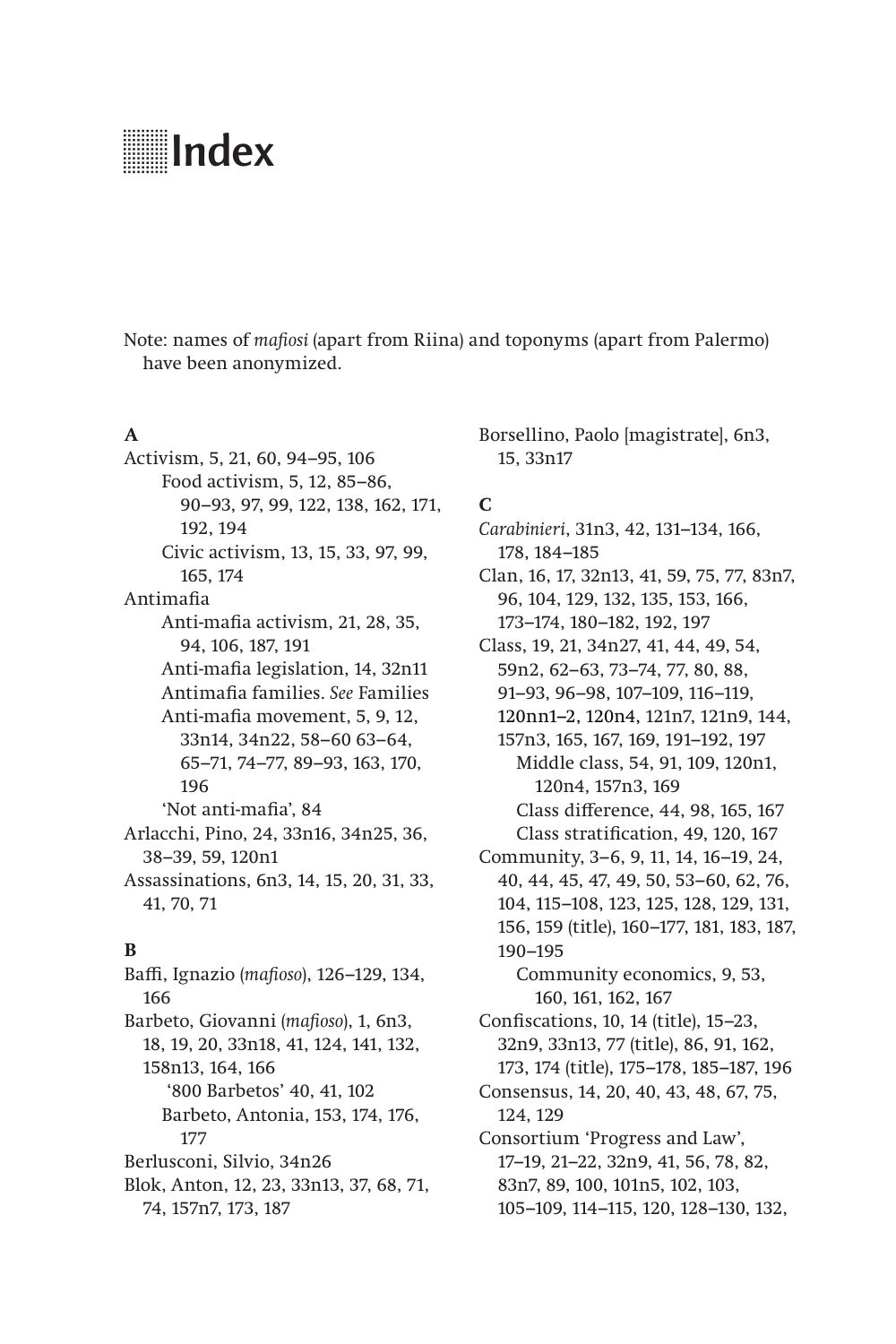155, 162–163, 167–170, 174, 176, 185, 195 Cooperatives History of cooperatives, 16, 44–45, 54, 61–63, 69–81, 195 Cooperatives and Anthropology, 44–55, 60, 102–103, 115–117, 161–162, 192–193, 196–198 In Argentina, 50, 51 In Italy, 16, 31n2, 44–45, 48, 50, 54, 78, 85, 91–92, 94, 193 In Mexico, 47, 51, 54, 171 In Spain, 51, 53, 57, 60n4, 161 In Catalonia, 53, 54, 60n4 In the Basque country, 46, 48, 54, 195 In the UK, 44 Corleone, 19, 64, 77–79, 164, 166 Cosa Nostra, 6n1, 14, 16, 18, 31n3, 33n17, 34n22, 36, 39, 41, 43, 60, 68, 75, 91, 150, 153, 176 Mafia's history, 35–40 Theory on the mafia, 35–43, 56–60 Mafia's gift, 9, 128–129, 136 Mafia (as) metaphor, 33n13, 35–36, 60n2, 102, 126, 129–130, 184

# **D**

Dalla Chiesa, Carlo Alberto, 9, 31n3, 59, 77, 128 DC (Italian Christian Democratic Party), 14, 31n7, 76, 82n3 Dickie, John, 6n4, 14, 31n5, 35, 37, 39, 41, 67, 68, 71, 173 Dowry, 148, 152, 154, 175, 177 Durkheim, Émile*,* 44, 47, 55

# **E**

Egalitarianism, 5, 9, 42–43, 47, 59, 103, 117, 170, 194 Embeddedness, 5, 11, 56, 59, 60, 171, 174, 181, 190 Employment, 3, 5, 6, 10, 31, 47, 57, 59, 86, 88, 94, 101, 104, 114, 118, 141, 142,

145–146, 148–152, 155–161, 163, 164, 167–172, 191, 197 Unemployment, 60, 141, 146, 149–150, 156, 158, 197 Enclaves, 4, 9, 10, 11, 35, 56, 61, 91, 95, 103, 115, 117, 118, 122–123, 169, 192–193 And cooperatives, 9–14, 44–45, 49–55, 85, 115, 119, 135, 137, 160, 192–193 Enclaving, 10, 13, 138, 163, 174, 192, 195–196

# **F**

Falcone, Giovanni [magistrate], 6n3, 15, 33n17, 36 Families Familism, 36, 115, 116, 117, 119 Antimafia families, 6, 12, 102, 109–119 (title), 121n8, 150, 152–157 (title), 159–160, 191 *Familial* property, 175–179, 183–184 Fasci peasant movement, 64–68(title), 70, 75, 77–78, 82n2 Fascism, 67, 68, 70, 71, 78, 82n2, 195 Ferguson, James, 155, 161, 169 Food, 12–13, 84–85, 86–89, 95, 97, 98, 101, 122, 139 Ethics and ideology, 89–93, 95, 97–98, 187, 194 Consumption and distribution, 90–93 Production, 12–13, 84, 98, 193, 194 Food activism. *See* Activism Friendship/friends, 4, 19, 20, 27, 30, 54, 70, 75, 80, 91, 92, 94–96, 104– 112, 120n2, 125–129, 134, 140n6, 147–148, 165, 190

# **G**

Gender, 19, 21, 29, 48, 49, 52, 66, 101, 103, 117, 121n9, 126, 136, 139n6, 141, 143, 191 Gendered property, 146–155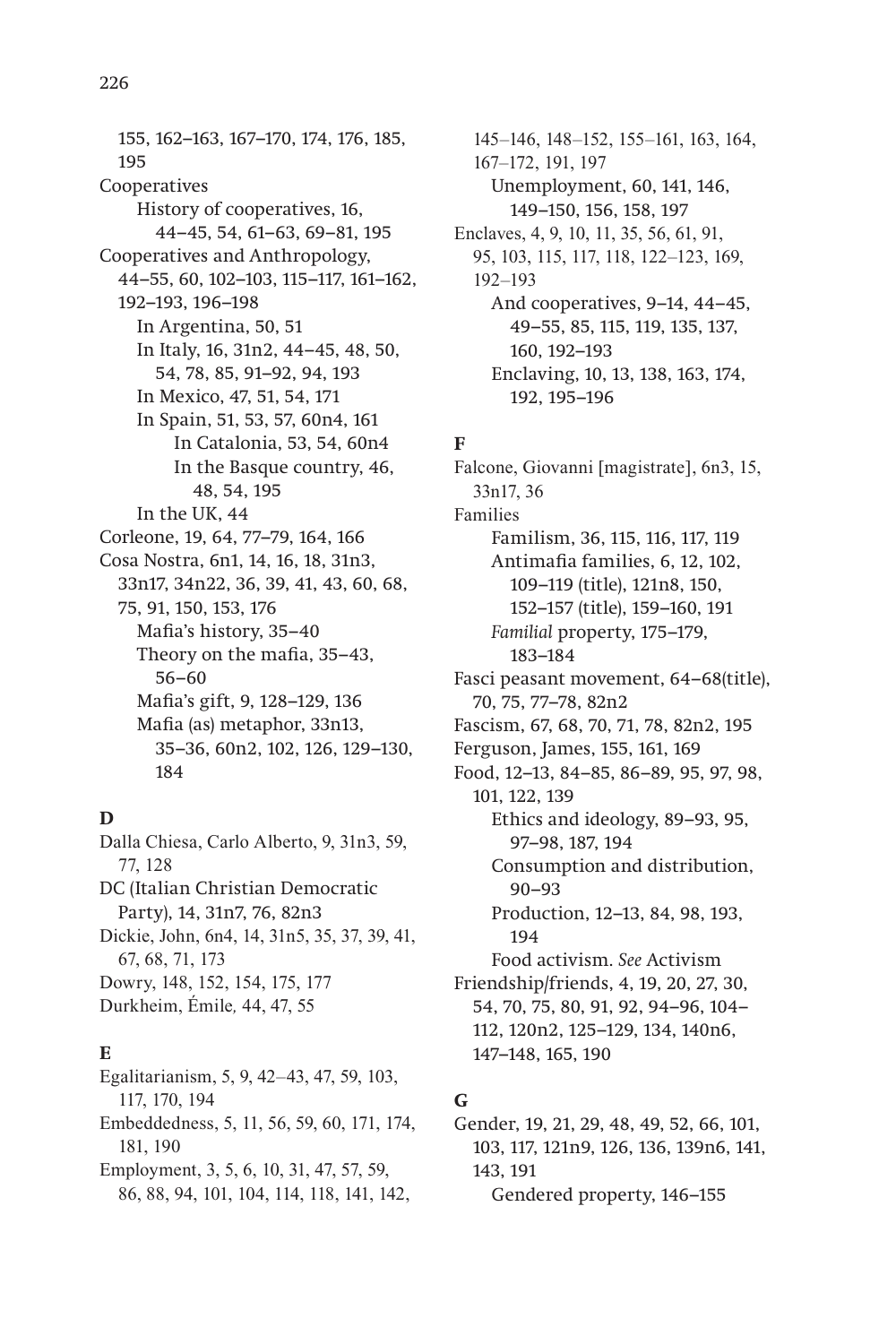Gendered distribution of labour, 113, 121n10, 141, 143, 152, 161 Gendered mafia, 121n8, 153–154 Gendered fieldwork, 29, 34n28, 96–97, 126, 136, 157n7 Ginsborg, Paul, 15, 32n7, 82n3, 89, 115, 120nn1–2, 120n4 Goddard, Victoria, 101, 116, 117, 154 Godparenthood/*comparatico*, 103, 108, 111, 120n1 Goody, Jack, 32–33n13, 83n7, 158n11 Gossip, 4, 5, 58, 69, 119, 120, 122 (title), 123, 135, 138–139, 141, 175, 197 Male gossip, 126, 129, 187 Gossip as boundary setter, 123, 130–139, 192 Graeber, David, 12, 42, 46, 47, 58 Grape(s), 7n6, 14, 74, 76, 94, 131, 142, 146, 148–149, 151, 164, 172n1 Gudeman, Stephen, 11, 53, 58, 115,

**H**

160, 168, 169, 171

Hann, Chris, 11, 169, 173, 180, 181, 191 Hart, Keith, 12, 46, 114, 116, 191 Heroin, 18, 24, 38, 150, 158n13, 164 Herzfeld, Michael, 20, 116, 157n7 Hobsbawm, Eric, 38, 67, 71 Household(s), 3, 10, 11, 19, 30, 33n13, 34n28, 48, 74, 102, 107–114, 121n5, 141, 145–157, 159, 162, 168, 197 In anthropology, 157–158 Co-op households, 113, 115, 119 Human economy, 12, 47, 191

## **K**

Kasmir, Sharryn, 10, 13, 48, 52, 54–55, 171, 193 Kinship, 4 5 6 10 11 12 13 19 20 32 33 36 39 45 47 48 59 75 83n7 96, 123, 128, 139, 141, 162, 170–171, 174–177, 187, 190–198 'Bad kinship' 101–121

**L**

Labour, 10–17, 21, 44, 48–50, 53, 77, 84–86 (title), 50, 86, 107, 109, 114,

155–157, 159, 163, 168–171, 172n1, 191–195, 119, 190–197 Agrarian labour market, 2, 3, 4, 7n8, 9, 64, 115, 130–131, 135, 137, 164, 165, 168, 171 Capital and labour, 47, 47, 50 Divisions of labour, 5, 9, 28, 31n2, 44, 53–56, 58, 89, 96, 97, 98, 113, 121n10, 138–139, 141, 143–150, 161, 170, 197 Exchange of labour, 148, 165, 168 Home/family and labour, 103 Labour market, 107, 110, 115, 116 Mafia patronage of labour, 3, 56, 57, 68, 75, 176–177, 180 Peasant mobilisation and labour, 64, 67 Standardisation of labour, 2, 50, 101n5, 141, 142, 157, 164 Value of labour, 93, 163, 193 Women's Labour, 121n8, 150–154, 164 Land Confiscated (*propria*) landed property, 14, 15, 42, 147, 178 Landscape, 1, 4, 91, 127, 160, 176, 188, 190 Landownership/land tenure, 22, 31n6, 33n13, 60, 145–153, 157n8, 158n14, 177, 179 Mafia families' (*familiare*) landed property, 175–179, 183–184 Wives' landownership, 145, 147–148, 152 (title), 153–155 Latour, Bruno, 102, 117, 119 Legality, 3, 4, 10–14, 16–17, 32n12, 36, 56, 59, 61, 63, 67 (title), 69, 79–82, 84, 89–91, 97–100, 102, 105, 107, 109, 129, 133, 154, 162, 170, 184, 190–192, 198 Liberta (NGO), 3, 10, 12–21, 32n8 and 9, 33nn13–15, 42, 44, 47–49, 52, 56–57, 69, 83n7, 87–93, 99–101n5, 103–108, 115, 128, 130, 162, 171, 193–196, 198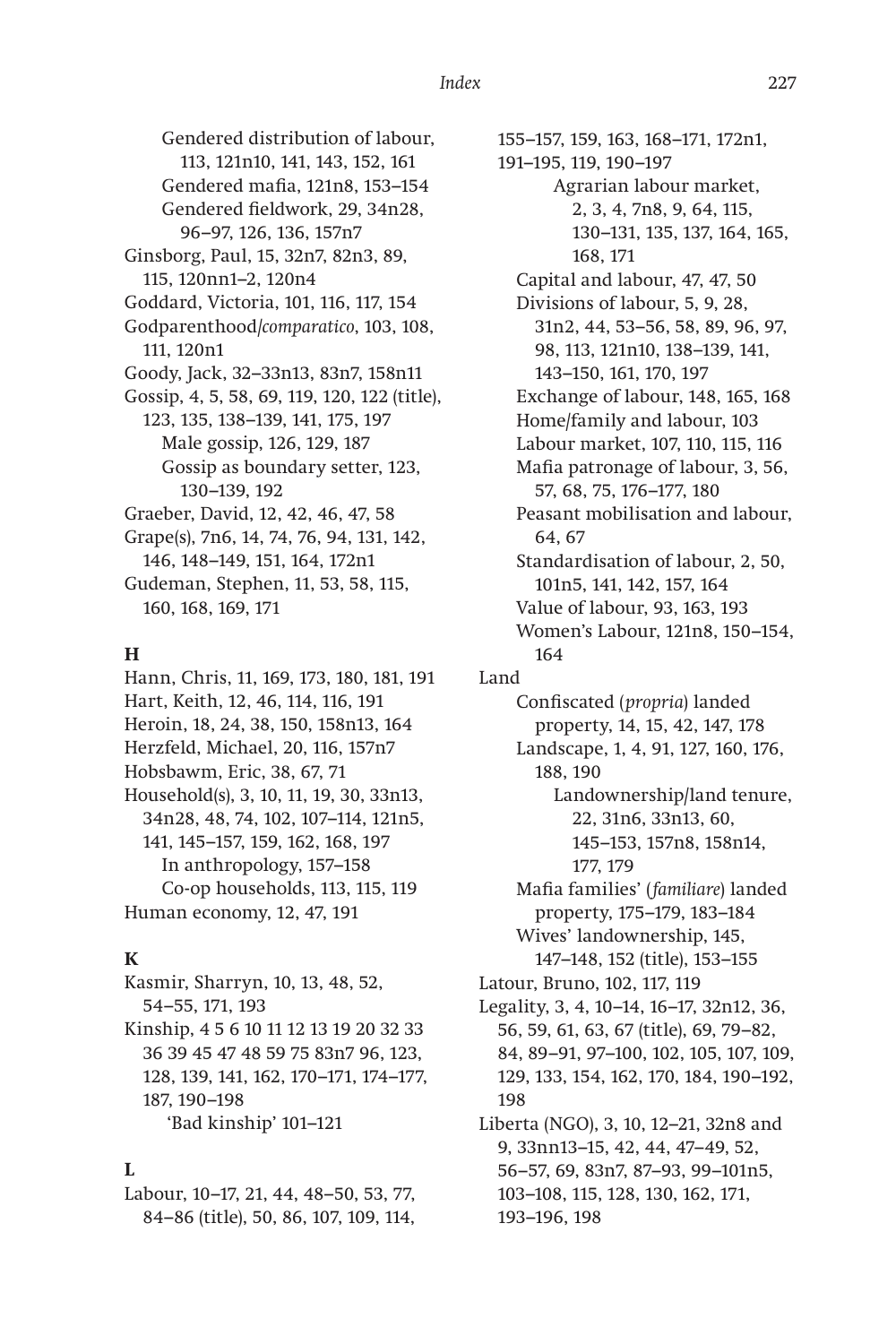- Livelihood(s), 3, 5, 6, 8n8, 9, 11-13, 34n28, 49, 50, 58, 60, 63, 74, 78, 88, 89, 138, 141, 145, 148, 150, 153-157n2, 159-163, 167-172, 191-192, 196-198 Lupo, Salvatore, 37, 38, 39, 67, 68, 141,
- 164, 173

#### M

Mafia (Sicilian). See Cosa Nostra Other mafias, 24, 35, 38, 43, 136, 196 Marketing, 17, 51, 90–92, 94, 104, 106 Marx/-ian, 10, 13, 18, 33n16, 45-47, 49-51, 54, 66, 157n1, 163, 187, 194, 195 Marxism, 49, 50, 66, 157n1, 163 Marx on co-ops, 45-47, 49, 195 Masculinity, 126, 128-129, 139n6, 144-145, 147n7, 161, 170 Mauss, Marcel, 11, 30n1, 46, 47, 195 Mediterranean, 115, 116, 117, 140, 172 Meritocracy, 12, 19, 91, 105, 106, 114, 120, 122 Morality, 12-13, 36, 55 [A]moral familism, 36, 119 Moralities, 5, 12, 28, 55, 56, 58, 96, 123 Moralising/moral claims, 5, 13, 58.98 'The moral issue'. 15 Moral borders and boundaries. 5, 122 (title), 123, 130, 135-136, 138 (title) Moral economies, 13, 64, 98, 138, 169 Moral universes, 12, 13, 109, 118, 130, 136, 138 'Mutual aid', 11, 157, 164-169, 171, 197 Mutuality, 44, 52, 115, 160, 165, 167-172, 191, 195

## N

Narotzky, Susana, 10, 54, 161, 163-164, 168, 171, 172, 193

Neighbourhood, 5, 6, 10, 47, 119,  $173 - 88$ Neighbourliness, 4, 174, 179, 183, 185–188 Netti, Mimmo (mafioso), 127, 128, 133

# $\mathbf 0$

Omertà, 36, 41, 96, 97

## $\mathbf{P}$

Palermo, 1, 2, 14, 17, 21-23, 31n3, 31n14-15, 37, 59, 62, 66, 75, 77, 79, 83, 84, 90-92, 98, 101, 106, 107, 110, 118, 120n4, 125, 126-127, 130, 134, 139, 150, 163, 164, 167 Palumbo, Berardino, 13, 41, 42, 63 Patronage, 76, 82-83, 103-104, 107, 110, 120n2, 162, 165, 167 PCI (Italian Communist Party), 14, 15, 31n7, 68-69, 71, 73, 76, 80, 82n3, 83n8 Peasant movement In the past, 15, 64-80 In the present, 15, 77-82, 160, 161, 165, 167, 170 Pentiti (mafia justice collaborators), 136 Pirandello, Luigi, 36 Pluriactivity, 103, 172, 172n2 Polanyi, Karl, 11, 12, 44, 50, 51, 169 Police, 21, 31n3, 68, 77, 123, 131-134, 141, 165, 166 Political economy, 3, 20, 34n24, 34n28, 36-38, 46, 52, 54, 59, 64, 82, 102, 117, 141, 152-156, 159, 161 Pratt, Jeffrey, 13, 73, 75, 80, 83n5, 85, 93, 97, 147, 154, 157-158n2, 193 Property, 14-17, 22, 31n13, 32n16, 39, 42, 59, 147, 179, 188, 192, 194, 197 Cooperative, 44, 62, 74, 187, 191, 197 'Fuzzy' property, 67, 181, 182, 188 Landed property. See Land Proximity, 172, 173 (title), 183, 185, 187, 188